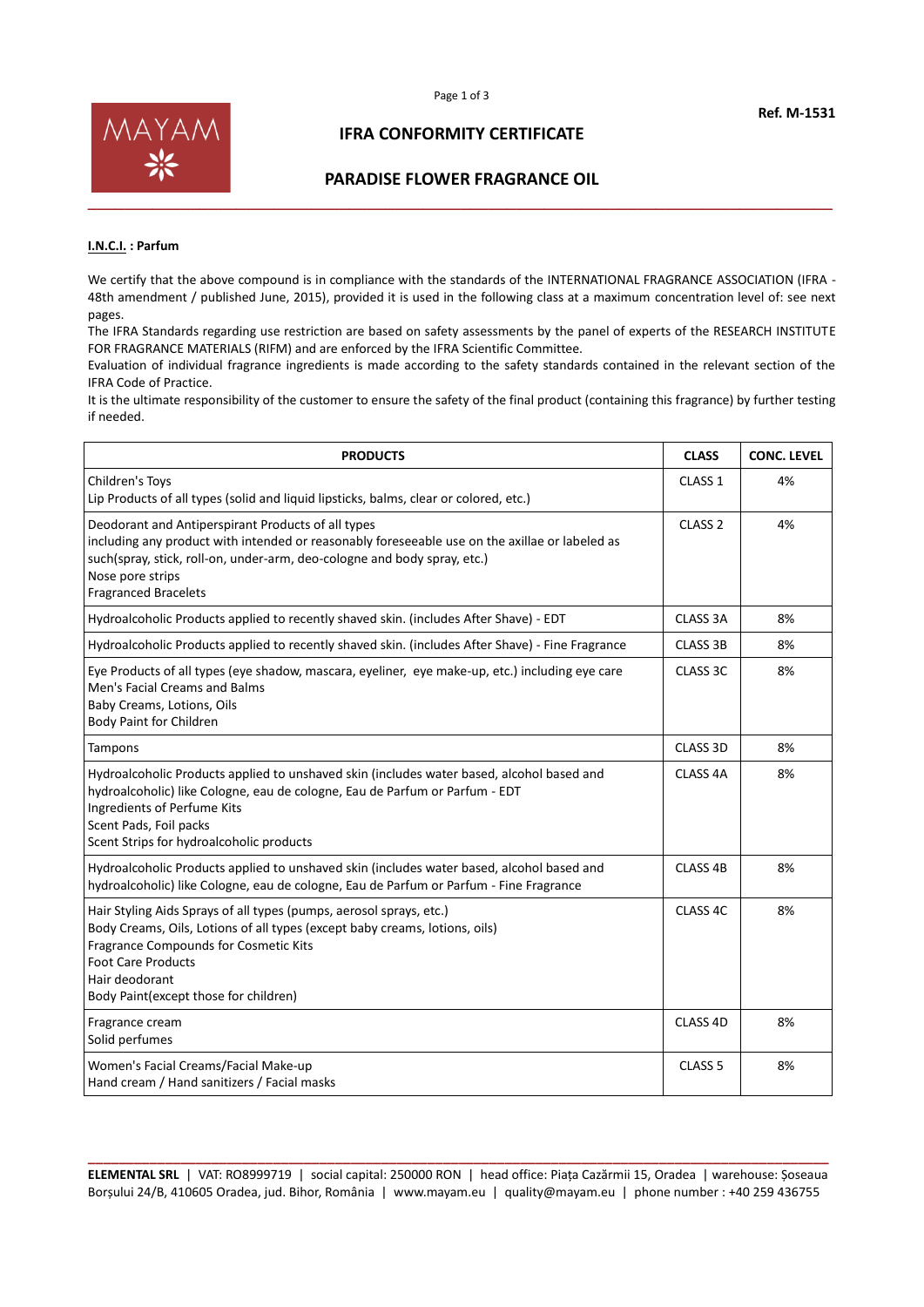

## **IFRA CONFORMITY CERTIFICATE**

# **PARADISE FLOWER FRAGRANCE OIL**

| Baby Powder and Talc<br>Hair permanent and other hair chemical treatments (e.g. relaxers) but not hair dyes<br>Wipes or Refreshing Tissues for Face, Neck, Hands, Body<br>Wipes or Refreshing Tissues for Face, Neck, Hands, Body<br>Dry Shampoo or Waterless Shampoo                                                                                                                                                                                                                                                                                                                |                    |     |
|--------------------------------------------------------------------------------------------------------------------------------------------------------------------------------------------------------------------------------------------------------------------------------------------------------------------------------------------------------------------------------------------------------------------------------------------------------------------------------------------------------------------------------------------------------------------------------------|--------------------|-----|
| Mouthwash, including Breath Sprays / Toothpaste                                                                                                                                                                                                                                                                                                                                                                                                                                                                                                                                      | CLASS <sub>6</sub> | 80% |
| Intimate Wipes / Baby Wipes<br>Insect Repellent (intended to be applied to the skin)                                                                                                                                                                                                                                                                                                                                                                                                                                                                                                 | <b>CLASS 7AB</b>   | 8%  |
| Make-up Removers of all types (not including face cleansers)<br>Hair Styling Aids Non-Spray of all types (mousse, gels, leave-in conditioners, etc.)<br><b>Nail Care</b><br>Powders and talcs (not including baby powders and talcs)                                                                                                                                                                                                                                                                                                                                                 | CLASS 8A           | 8%  |
| Hair Dyes                                                                                                                                                                                                                                                                                                                                                                                                                                                                                                                                                                            | <b>CLASS 8B</b>    | 0%  |
| Conditioner (Rinse-Off)<br>Liquid Soap<br>Shampoos of all types (including baby shampoos)<br>Face Cleansers of all types (washes, gels, scrubs, etc.)<br>Shaving Creams of all types (stick, gels, foams, etc.)<br>Depilatory creams<br>Body Washes of all types (including baby washes) and<br>Shower Gels of all types<br>Bar Soap (Toilet Soap)<br>Bath Gels, Foams, Mousses, Salts, Oils and Other Products<br>added to bathwater                                                                                                                                                | CLASS 9A           | 8%  |
| Feminine hygiene pads, liners<br>Toilet paper<br>Wheat bags                                                                                                                                                                                                                                                                                                                                                                                                                                                                                                                          | <b>CLASS 9B</b>    | 8%  |
| <b>Facial tissues</b><br><b>Napkins</b><br>Paper towels<br>Other Aerosols (incl. air freshener sprays and air freshener pump sprays, but not including<br>deodorants/antiperspirants, hair styling aids sprays)                                                                                                                                                                                                                                                                                                                                                                      | CLASS 9C           | 8%  |
| Handwash Laundry Detergents of all types including concentrates<br>Fabric Softeners of all types including fabric softener sheets<br>Household Cleaning Products, Other Types (fabric cleaners, soft surface cleaners, carpet cleaners,<br>etc.)<br>Machine Wash Laundry Detergents (liquids, powders, tablets, etc.) including laundry bleach and<br>concentrates<br>Hand Dishwashing Detergent including concentrates<br>Hard Surface Cleaners of all types (bathroom and kitchen cleansers, furniture polish, etc.)<br>Shampoo for pets<br>Dry cleaning kits<br>Toilet seat wipes | CLASS 10A          | 8%  |
| <b>Diapers</b><br>Toilet seat wipes                                                                                                                                                                                                                                                                                                                                                                                                                                                                                                                                                  | CLASS 10B          | 8%  |

**\_\_\_\_\_\_\_\_\_\_\_\_\_\_\_\_\_\_\_\_\_\_\_\_\_\_\_\_\_\_\_\_\_\_\_\_\_\_\_\_\_\_\_\_\_\_\_\_\_\_\_\_\_\_\_\_\_\_\_\_\_\_\_\_\_\_\_\_\_\_\_\_\_\_\_\_\_\_\_\_\_\_\_\_\_\_\_\_\_\_\_\_\_\_\_\_ ELEMENTAL SRL** | VAT: RO8999719 | social capital: 250000 RON | head office: Piața Cazărmii 15, Oradea | warehouse: Șoseaua Borșului 24/B, 410605 Oradea, jud. Bihor, România | www.mayam.eu | quality@mayam.eu | phone number : +40 259 436755